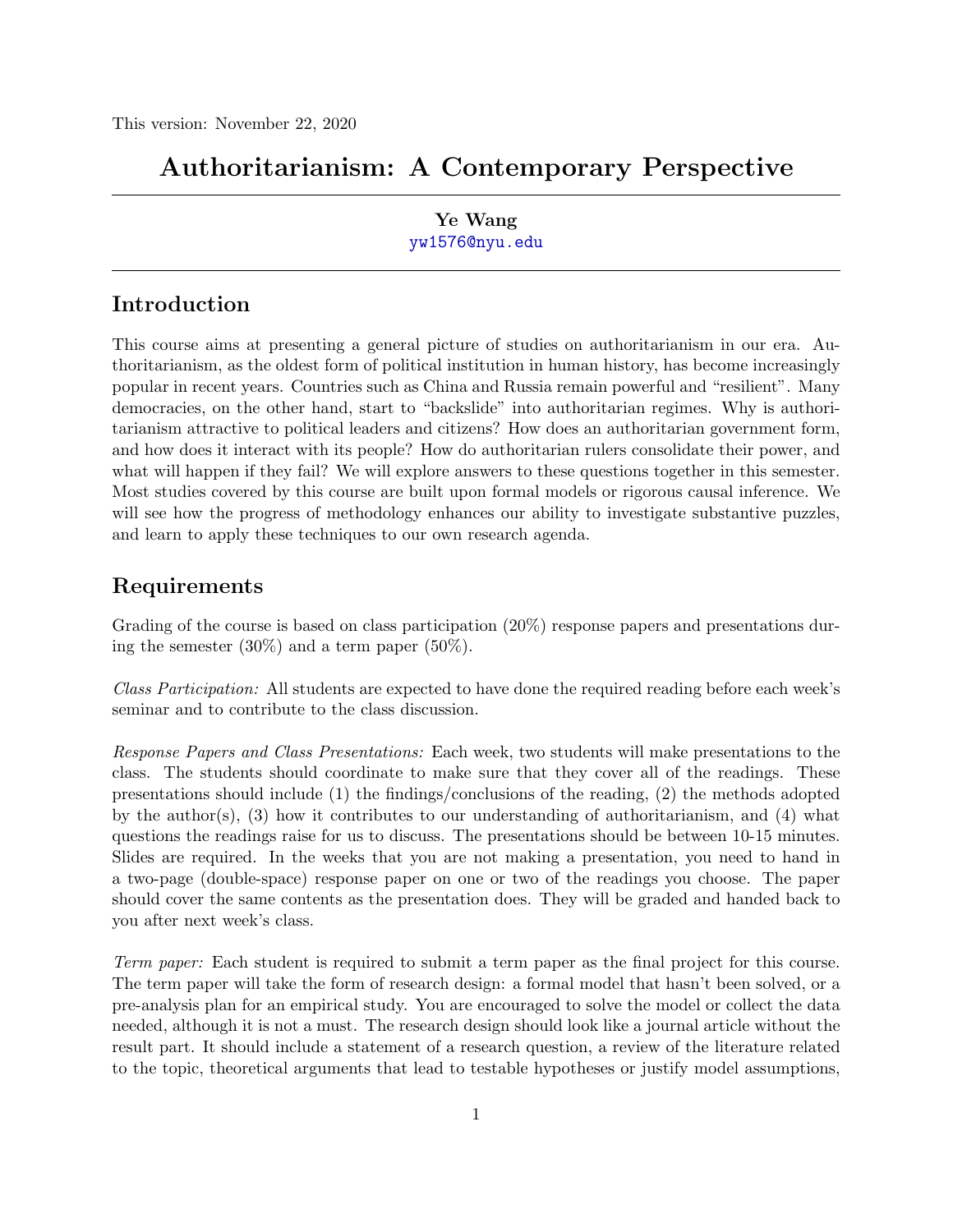and a description of future steps (what data and methods will be used, which equilibrium concept is considered). The paper will be between 18-20 pages.

Oral Presentation of Term Paper: This will take place in the last two weeks of the course. The idea here is to mimic giving a conference presentation on your own research. So there will be 15 minutes for the presentation, and 15 minutes for question and answer after each presentation. Performance during the presentation will affect the grade of the term paper.

# Reading Assignments

#### Week 1: Introduction and logistics (no readings assigned)

General comments: In the first two weeks, we will have an overview of contemporary authoritarianism and some general theories that explain the functioning of authoritarian governments. As summarized by Svolik, all dictators face threats from both the elites and the people. To deal with the former, the dictator has to build up a winning coalition. For the latter, the dictator can either hold elections to test his/her popularity, or use various tools to suffocate potential rebellions. That explains why "competitive authoritarianism" is prevalent nowadays. When reading these papers, we should ask whether there exists a better way to model non-democratic governments, and what is missed in current theoretical frameworks.

#### Week 2: Authoritarianism in our era

- Gehlbach, Scott, Konstantin Sonin, and Milan W. Svolik. "Formal models of nondemocratic politics." Annual Review of Political Science 19 (2016): 565-584.
- Levitsky, Steven, and Lucan A. Way. Competitive authoritarianism: Hybrid regimes after the Cold War. Cambridge University Press, 2010. Chapter 1.
- Svolik, Milan W. The politics of authoritarian rule. Cambridge University Press, 2012. Chapter 1.

#### Week 3: Some general theories

- Acemoglu, Daron, Georgy Egorov, and Konstantin Sonin. "Political selection and persistence of bad governments." The Quarterly Journal of Economics 125.4 (2010): 1511-1575.
- Fearon, James D. "Self-enforcing democracy." The Quarterly Journal of Economics 126.4 (2011): 1661-1708.
- Guriev, Sergei, and Daniel Treisman. "How modern dictators survive: An informational theory of the new authoritarianism." No. w21136. National Bureau of Economic Research, 2015.
- Egorov, Georgy, and Konstantin Sonin. "The Political Economics of Non-democracy." NBER Working Paper 27949 (2020).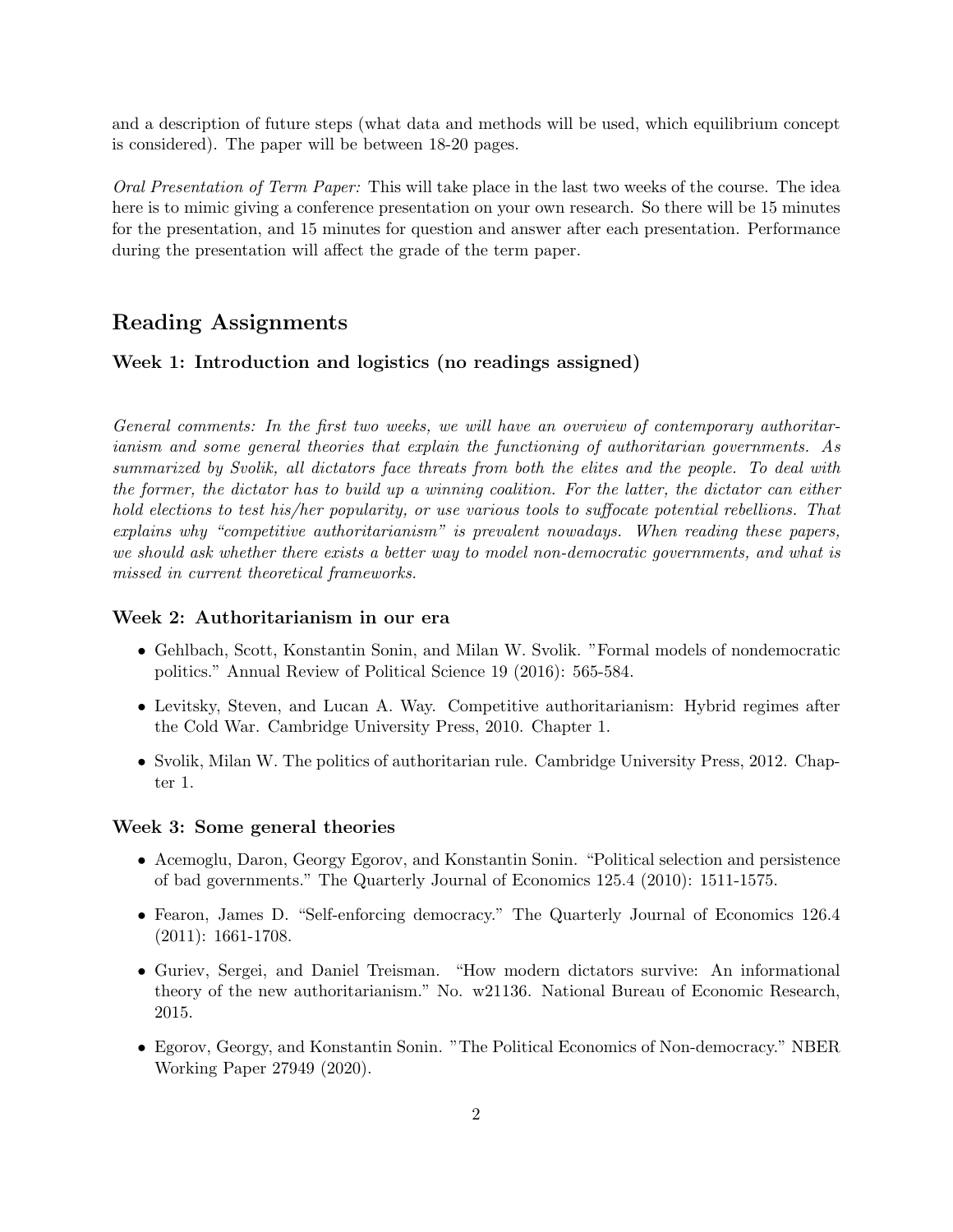General comments: The theme in the following two weeks is elite politics. We have known that elites probably play a more critical role in non-democratic regimes. As the ruler lacks approaches to make credible commitment, it is necessary for him/her to develop more delicate mechanisms to curb the behavior of elites. Some rulers rely on purge, while others prefer to share power and rent via legislature. How do these mechanisms contribute to the regime's stability? Why are the elites willing to play this game? We need to find answers from these readings.

#### Week 4: Legislature

- Myerson, Roger B. "The autocrat's credibility problem and foundations of the constitutional state." American Political Science Review 102.1 (2008): 125-139.
- Malesky, Edmund, and Paul Schuler. "Nodding or needling: Analyzing delegate responsiveness in an authoritarian parliament." American Political Science Review 104.3 (2010): 482-502.
- Truex, Rory. "The returns to office in a "rubber stamp" parliament." American Political Science Review 108.2 (2014): 235-251.

#### Week 5: Purge and coup d'etat

- Svolik, Milan W. "Power sharing and leadership dynamics in authoritarian regimes." American Journal of Political Science 53.2 (2009): 477-494.
- Esberg, Jane. "Anticipating Dissent: The Repression of Politicians in Pinochet's Chile." (2018)
- Naidu, Suresh, James A. Robinson, and Lauren E. Young. "Social origins of dictatorships: Elite networks and political transitions in Haiti." CDEP-CGEG working paper series 31  $(2015): 1-47.$

General comments: Even dictators could be held accountable, although it takes more efforts. Some authoritarian countries have elections, but the result is largely decided by the incumbent's political machine. It is noteworthy that the machine is far from flawless and often bothered by agency problem. Electoral fraud usually make citizens feel alienated and infuriated, and force them to protect their rights through protest. There are multiple explanations of the emergence of protests, and more empirical evidence has been accumulated recently. Yet more puzzles are raised rather than solved. For example, how do election and protest interact with one another?

#### Week 6: Election and electoral fraud

• Gehlbach, Scott, and Alberto Simpser. "Electoral manipulation as bureaucratic control." American Journal of Political Science 59.1 (2015): 212-224.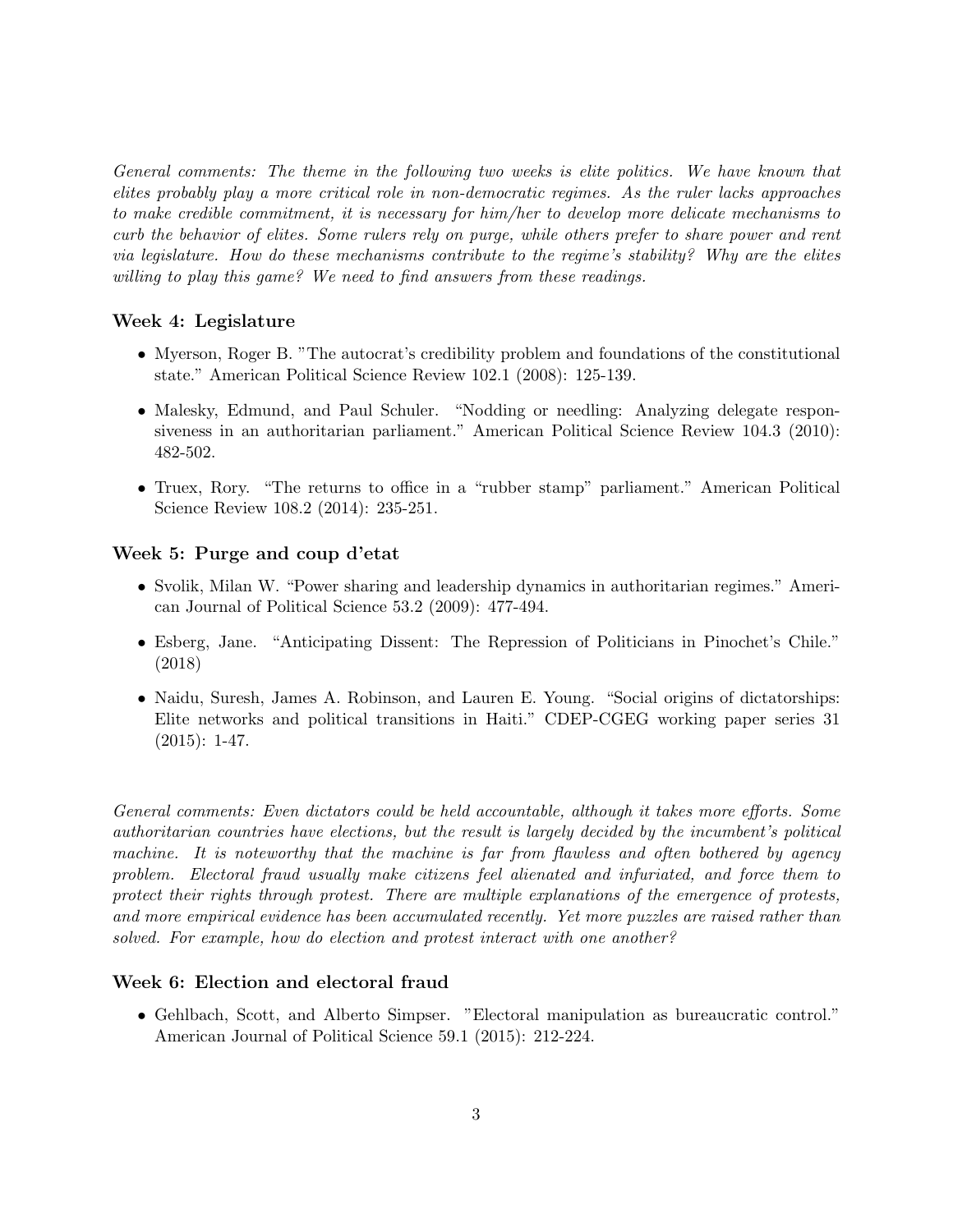- Larreguy, Horacio, Cesar E. Montiel Olea, and Pablo Querubin. "Political Brokers: Partisans or Agents? Evidence from the Mexican Teachers' Union." American Journal of Political Science 61.4 (2017): 877-891.
- Croke, Kevin, et al. "Deliberate disengagement: how education can decrease political participation in electoral authoritarian regimes." American Political Science Review 110.3 (2016): 579-600.
- Rundlett, Ashlea, and Milan W. Svolik. "Deliver the vote! micromotives and macrobehavior in electoral fraud." American Political Science Review 110.1 (2016): 180-197.

#### Week 7: Protest I

- Kuran, Timur. "Now out of never: The element of surprise in the East European revolution of 1989." World politics 44.1 (1991): 7-48.
- Beissinger, Mark R. "The semblance of democratic revolution: Coalitions in Ukraine's orange revolution." American Political Science Review 107.3 (2013): 574-592.
- Casper, Brett Allen, and Scott A. Tyson. "Popular Protest and Elite Coordination in a Coup dtat." The Journal of Politics 76.2 (2014): 548-564.
- Chen, Heng, and Wing Suen. "Radicalism in Mass Movements: Asymmetric Information and Endogenous Leadership." American Political Science Review (2020): 1-21.

#### Week 8: Protest II

- Gonzlez, Felipe. "Collective Action in Networks: Evidence from the Chilean Student Movement." (2016).
- Rosenfeld, Bryn. "Reevaluating the Middle-Class Protest Paradigm: A Case-Control Study of Democratic Protest Coalitions in Russia." American Political Science Review 111.4 (2017): 637-652.
- Enikolopov, Ruben, Alexey Makarin, and Maria Petrova. "Social Media and Protest Participation: Evidence from Russia." (2016).

General comments: Authoritarian governments do terrible things. They use propaganda to brainwash people, censorship to block the diffusion of information, and repression and cooptation to cripple the opposition. Are these actions indispensable for the regime's survival? Are they really making a difference? How does the government decide its strategies and how ordinary people react to them? These are the central questions for the next two weeks.

#### Week 9: Propaganda and censorship

• Enikolopov, Ruben, Maria Petrova, and Ekaterina Zhuravskaya. "Media and political persuasion: Evidence from Russia." American Economic Review 101.7 (2011): 3253-85.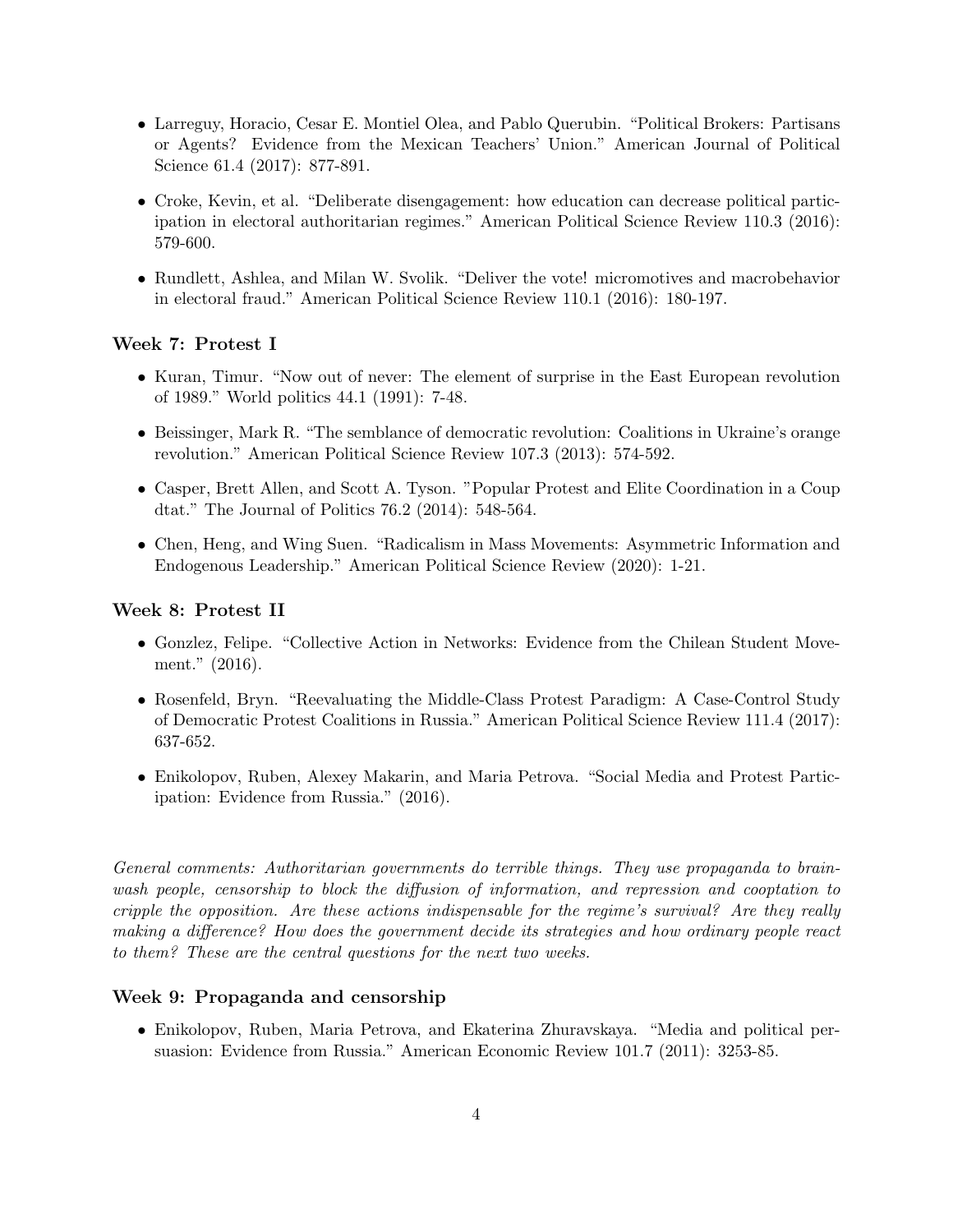- Rosenfeld, Bryn. "The Popularity Costs of Economic Crisis under Electoral Authoritarianism: Evidence from Russia." American Journal of Political Science 62.2 (2018): 382-397.
- King, Gary, Jennifer Pan, and Margaret E. Roberts. "How censorship in China allows government criticism but silences collective expression." American Political Science Review 107.2 (2013): 326-343.
- Chen, Yuyu, and David Y. Yang. "1984 or the Brave New World? Evidence from a Field Experiment on Media Censorship in China." (2017).

#### Week 10: Repression and cooptation

- Pan, Jennifer, and Alexandra A. Siegel. "How Saudi crackdowns fail to silence online dissent." American Political Science Review 114.1 (2020): 109-125.
- Rozenas, Arturas, and Yuri M. Zhukov. "Mass repression and political loyalty: Evidence from Stalin's' terror by hunger'." American Political Science Review 113.2 (2019): 569-583.
- Esberg, Jane. "Censorship as Reward: Evidence from Pop Culture Censorship in Chile." American Political Science Review 114.3 (2020): 821-836.
- Xu, Xu. "To Repress or to Coopt? Authoritarian Control in the Age of Digital Surveillance." American Journal of Political Science (2020).

General comments: Under what conditions authoritarian governments fall? What do they leave to the new regime? Again, both elites and citizens matter in this process. We will see that their collaboration accelerates the regime's collapse. And the experience under authoritarianism cast a long shadow over a society and affects both its culture and institution in the future. What's the paradigm of democratization in our era? How persistent are "legacies" of authoritarianism in various dimensions? We need more explorations toward these directions.

#### Week 11: Democratization

- Przeworski, Adam. "Democracy and development: Political institutions and well-being in the world, 1950-1990." Vol. 3. Cambridge University Press, 2000. Chapter 2.
- Ziblatt, Daniel. "Conservative Political Parties and the Birth of Modern Democracy in Europe." Cambridge University Press, 2017.
- Aidt, Toke S., and Raphal Franck. "Democratization under the threat of revolution: Evidence from the Great Reform Act of 1832." Econometrica 83.2 (2015): 505-547.
- Casper, Brett Allen, and Scott A. Tyson. "Popular Protest and Elite Coordination in a Coup dtat." The Journal of Politics 76.2 (2014): 548-564.